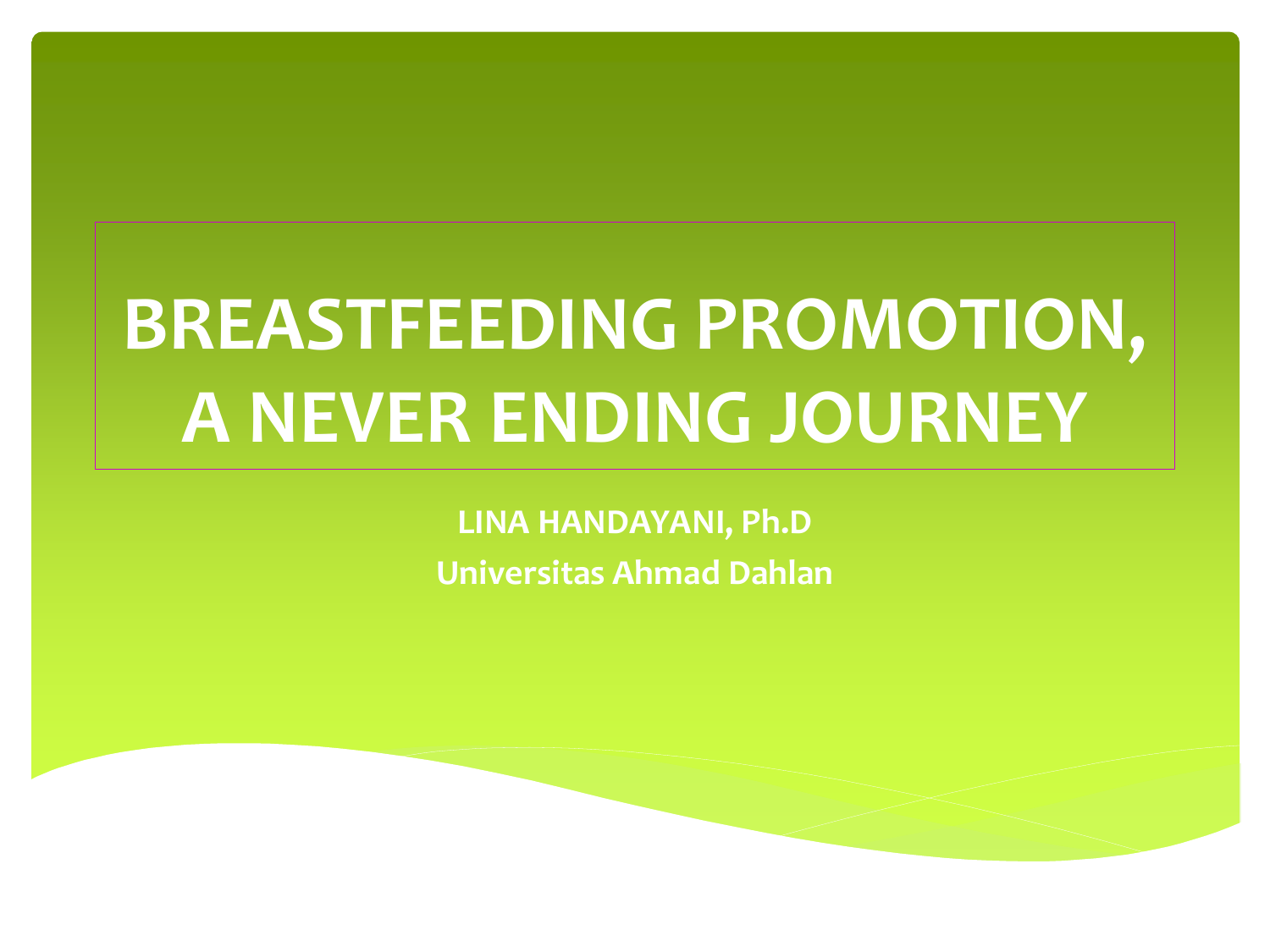#### Outline:

Breastfeeding

Barrier to breastfeeding succesfullness

> Strategy to promote breastfeeding

Exclusive breastfeeding

Benefit of breastfeeding

Challanges and what next?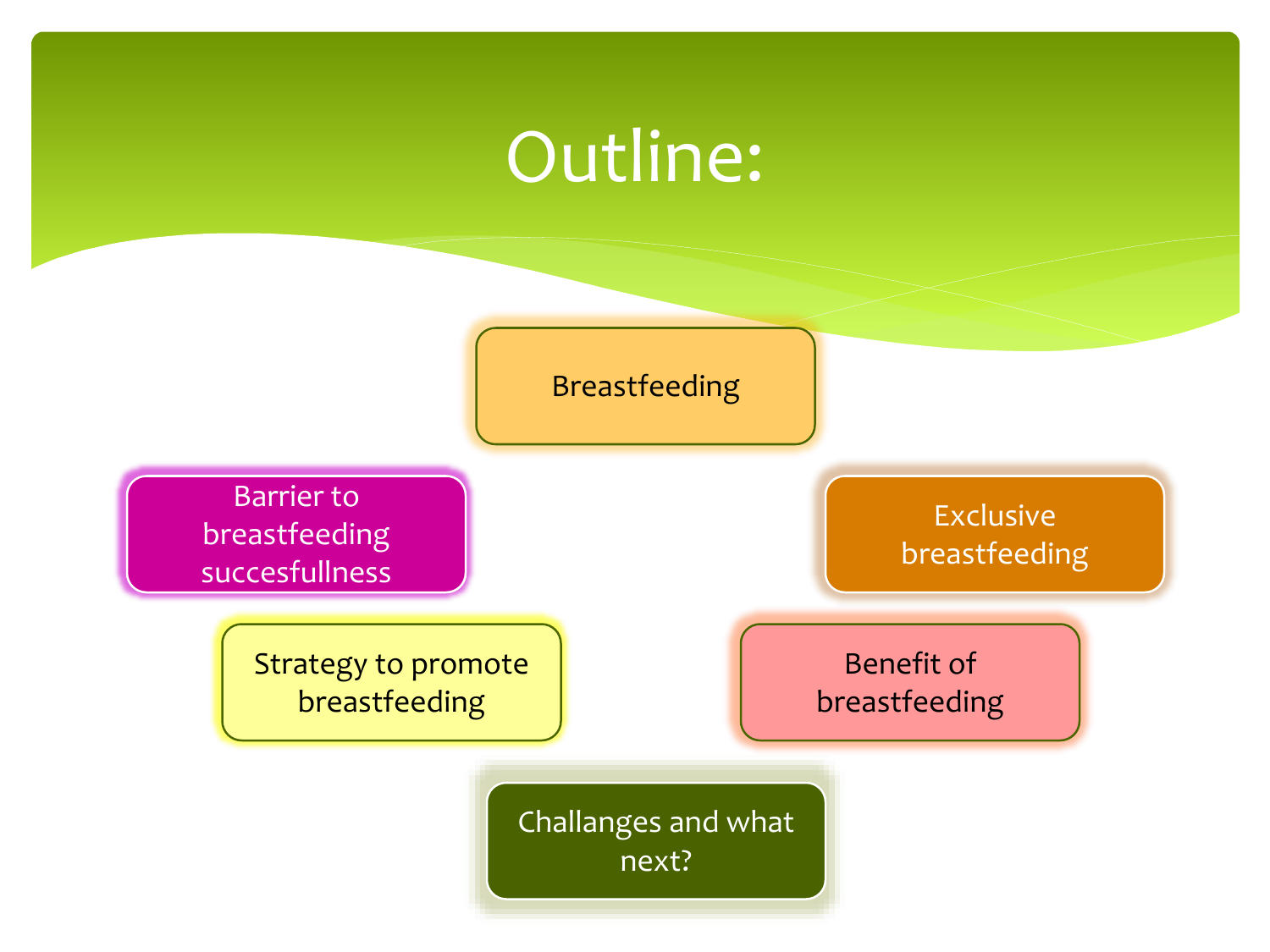# What's going on?: BIG PROBLEM

- \* The percentage of those who are exclusively breastfeeding in Indonesia is about 54.3% (Pusdatin, 2015).
- \* This figure is very far from the Indonesian health objective set forth by the Department of Health in which, the proportion of mothers who exclusively breastfeed their infants should increase to **80** percent.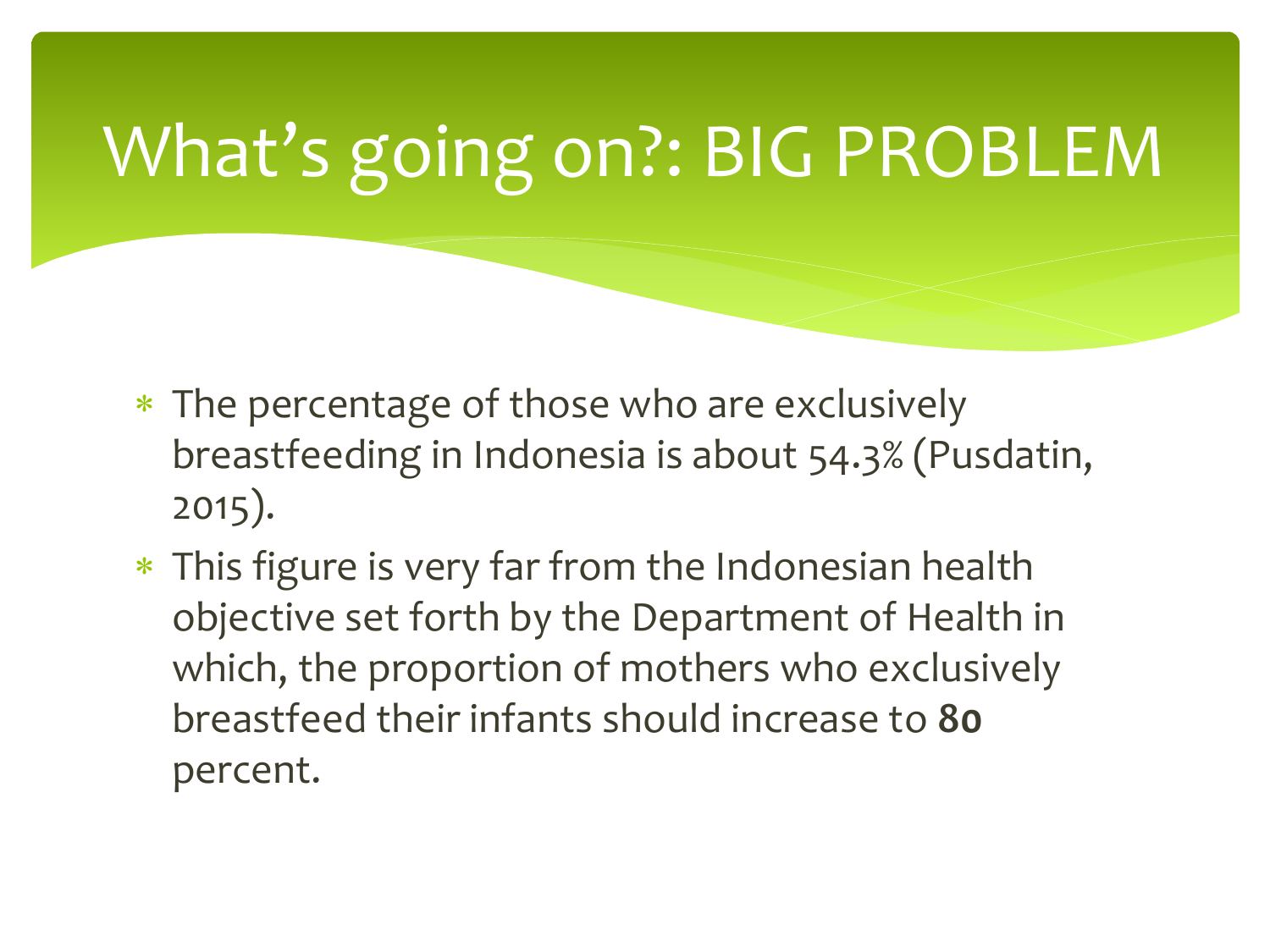# Breastfeeding

- \* Breastfeeding is a child feeding method where the child receives some breast milk but can also receive any food or liquid including non-human milk
- Exclusive breastfeeding refers to "the practice of feeding only breast milk (expressed breast milk is included) and allows the infant to receive vitamins, minerals or medicine; whereas water, breast milk substitutes, other liquids and solid foods are excluded"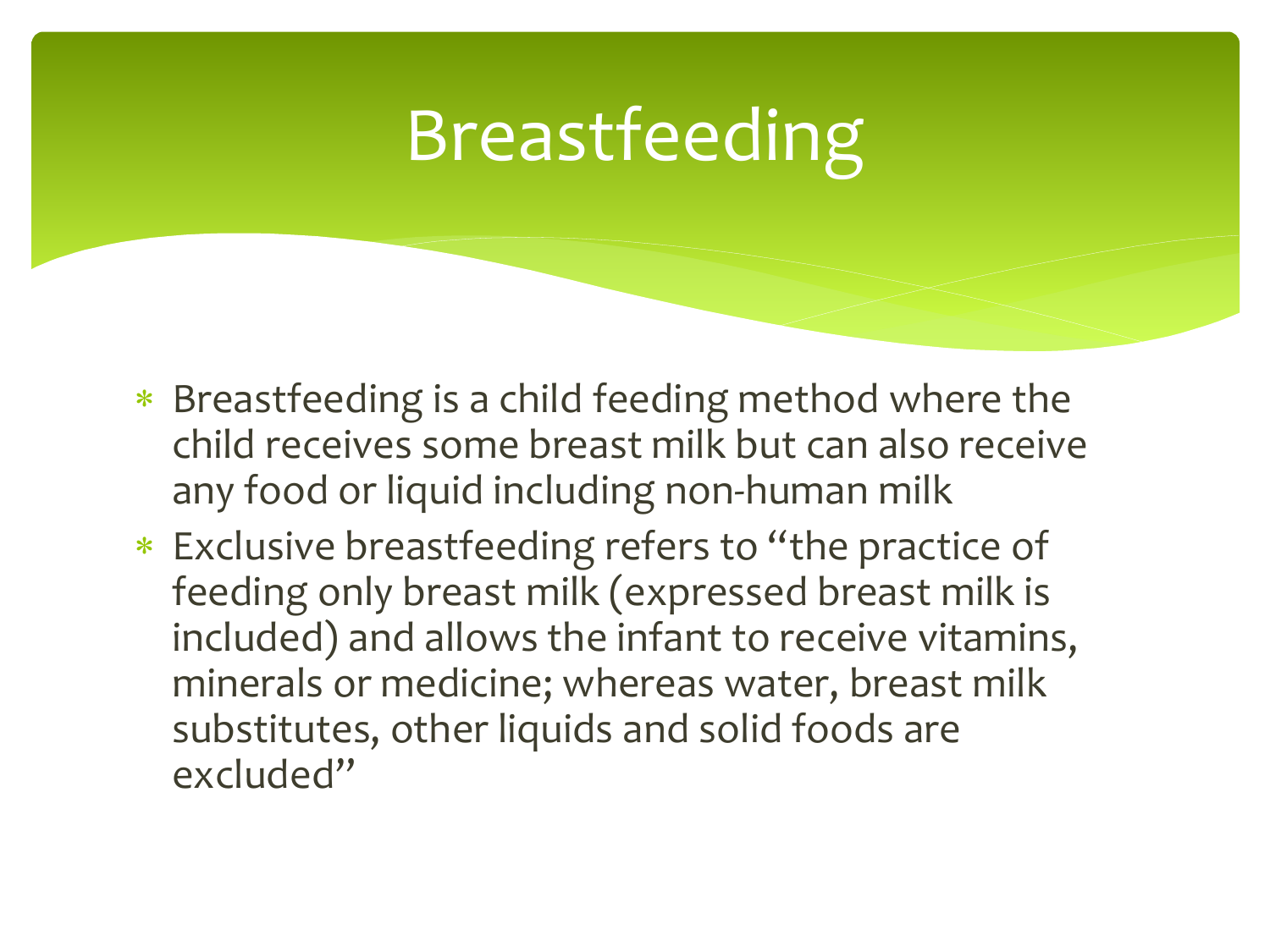## How long EBF?

\* In 2001, WHO changed its recommendation for exclusive breastfeeding from **four** to **six** months of age to exclusive breastfeeding until six months of age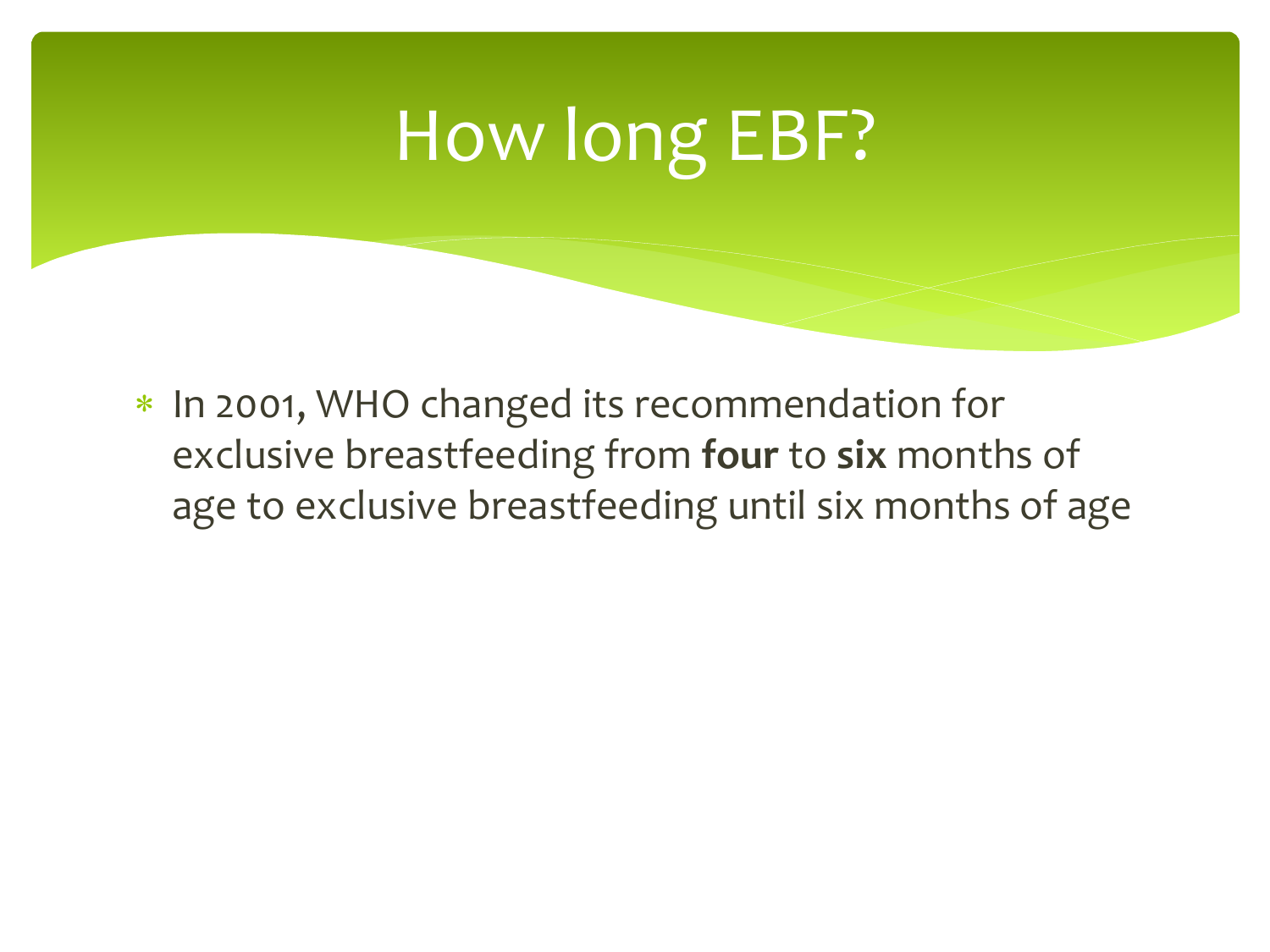### Benefit of breastfeeding

- \* Breastfeeding is not only benefits the child but mother, family, community, and world as a whole.
- This is because breastfeeding offers health benefits for both mother and child economics benefits for the immediate family and the country as well as environmental benefits for the community, country, and the world in general.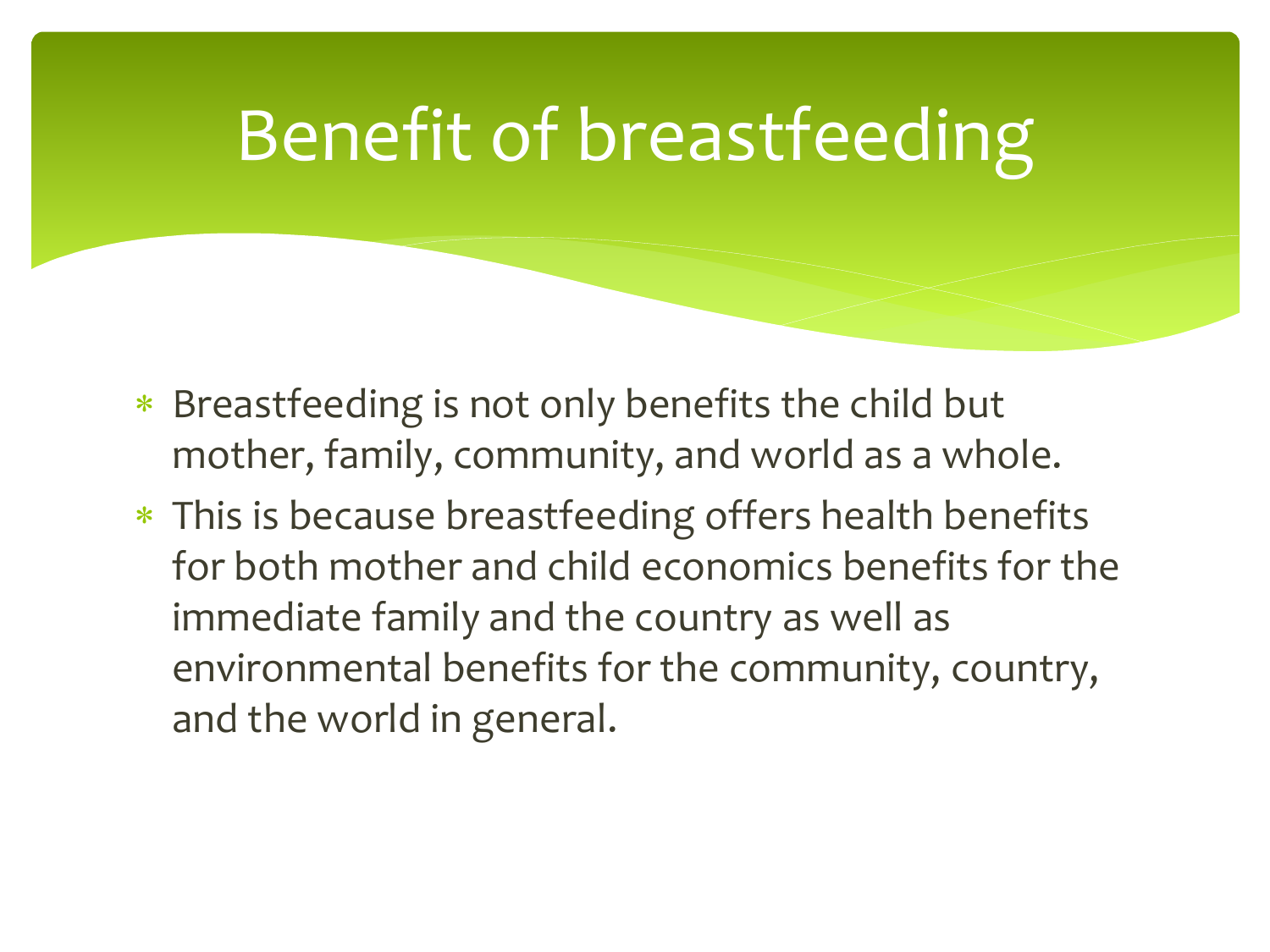- Significant nutritional, anti-allergenic, immunological and psychological benefits of breast milk have been identified. Many studies have described the unique advantages of human milk
- nutrients percentage contained in breast milk are exactly suits the needs of the infant to grow and develop.
- Moreover, Over six month following birth, breast milk transformed from colostrum into mature milk, which protects the infant from gastrointestinal tract and respiratory organs infections, as well as providing protection during the development of the immune system while the immune system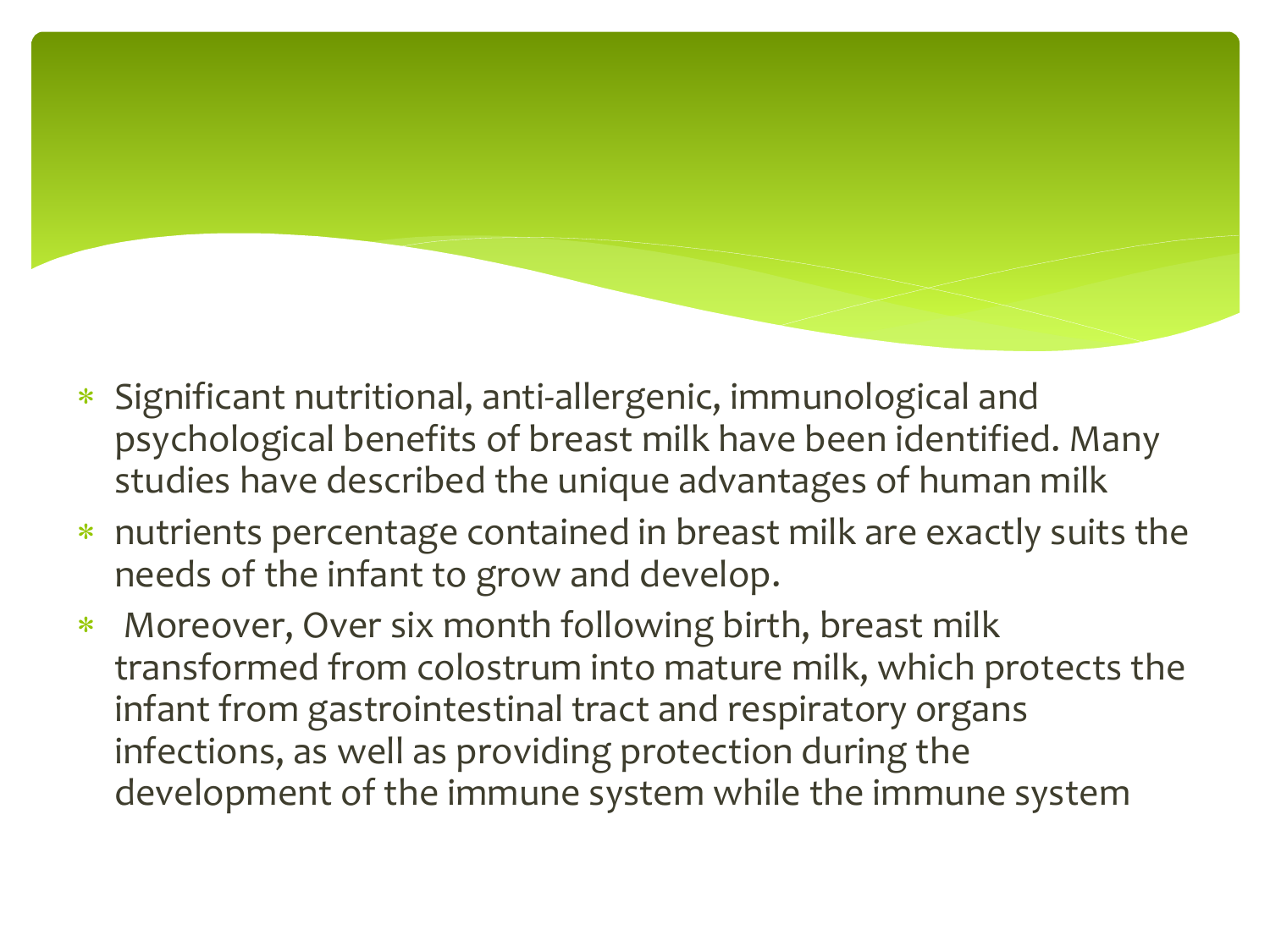- Clinical experiments have established the value of breastfeeding in preventing otitis media, gastroenteritis, asthma, shigella infection, and a variety of other diseases.
- For the mother, lactation facilitates a faster return to a prepregnant weight while suppressing ovulation for many. The economic advantage and the enhancement of the mother-infant bond have also been discussed as important benefits to breastfeeding
- Furthermore, demonstration the mother's love to the infant during the breastfeeding process contributes to the development of a healthy personality in an infant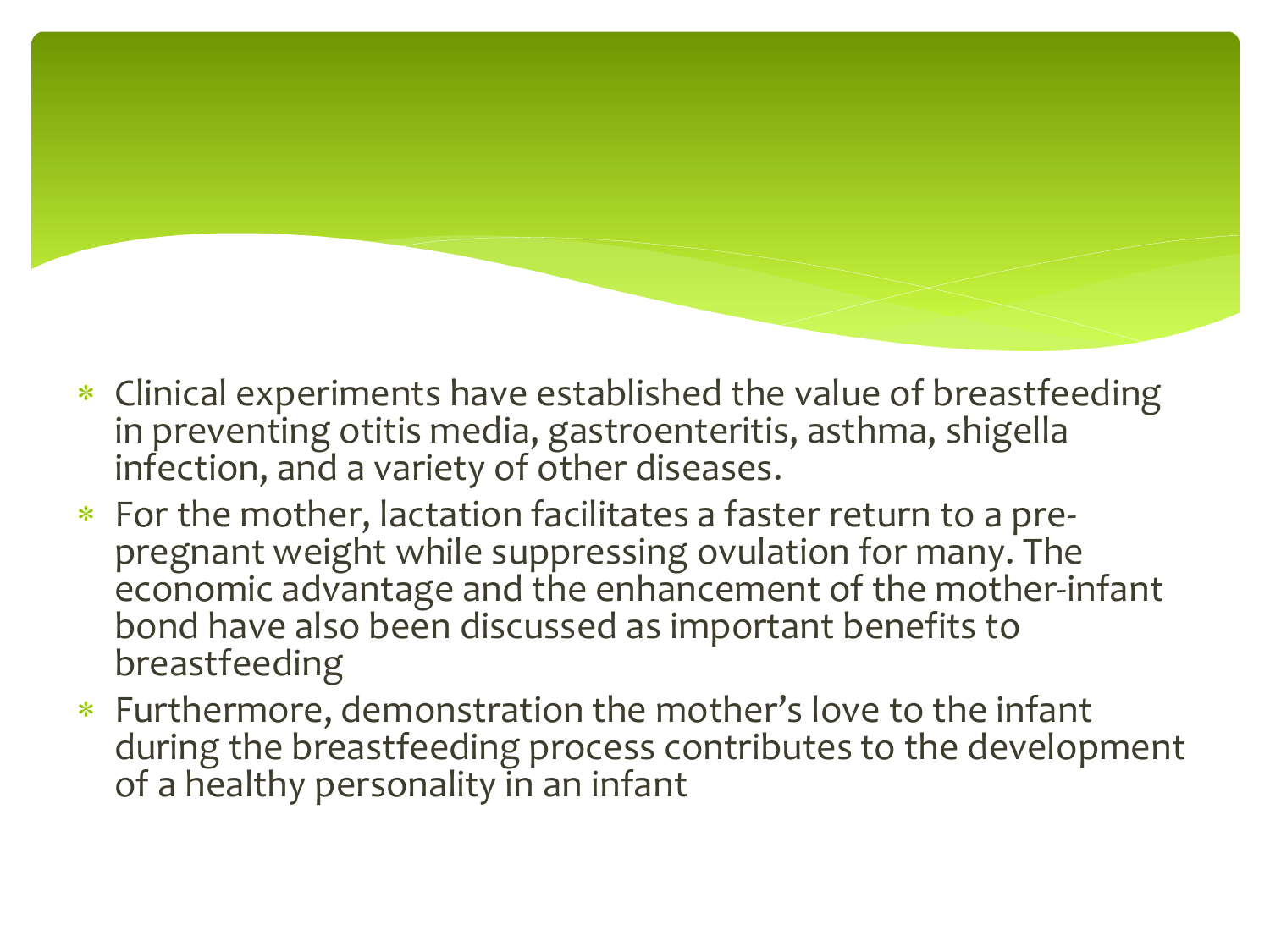Due to healthier breastfeed babies and mothers, breastfeeding has been found to decreased health cost to families, employers, and society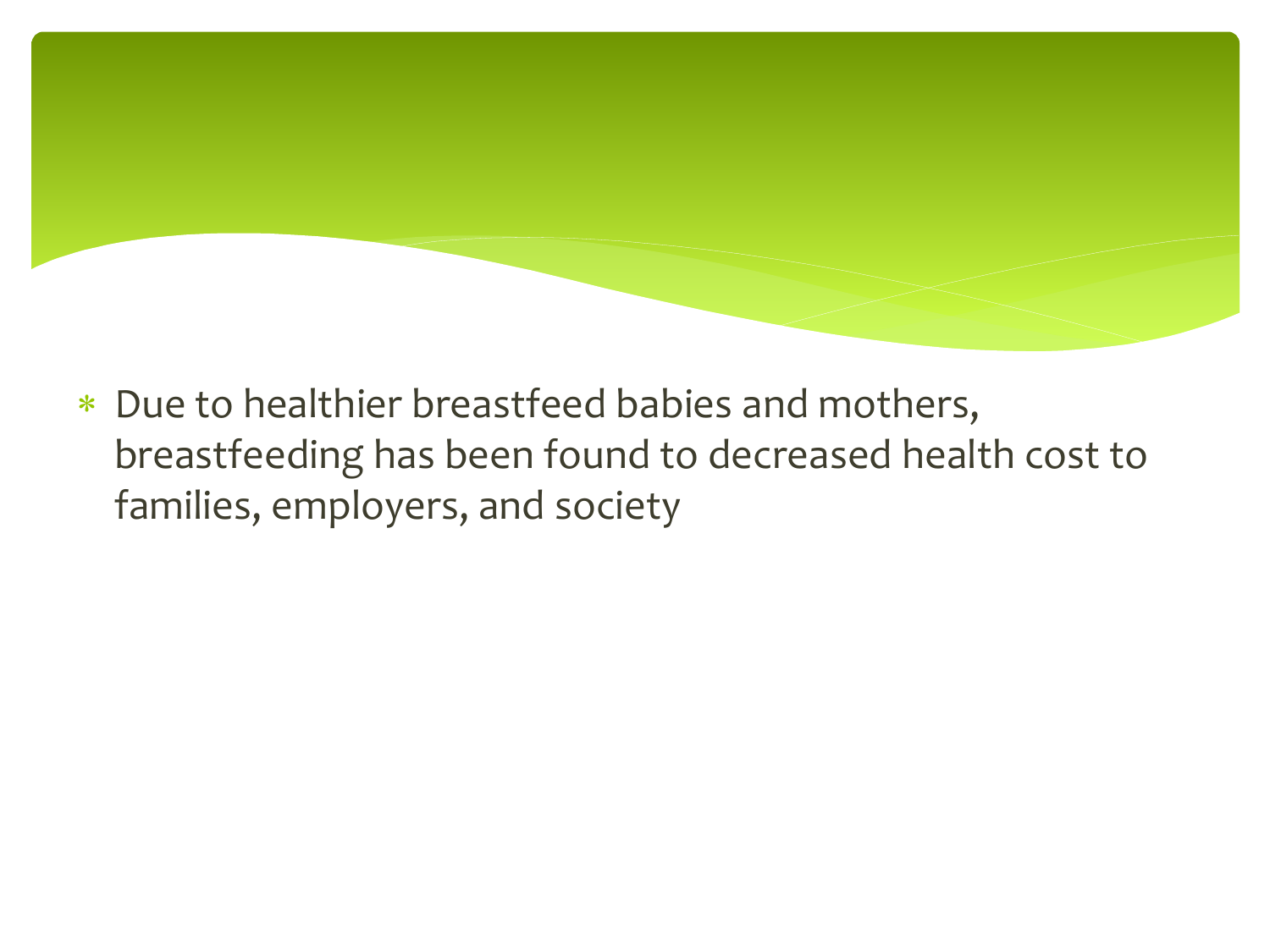Barrier to breastfeeding succesfullness

- Lack of knowledge among health care professionals can lead to inappropriate advice. This kind of support is negative. Moreover, many hospitals' practices are unfavorable to breastfeeding.
- \* Added to the problem is the fact that in some hospital practices, attitudes of health care personnel and aggressive marketing of commercial formula encourage the choice of formula feeding.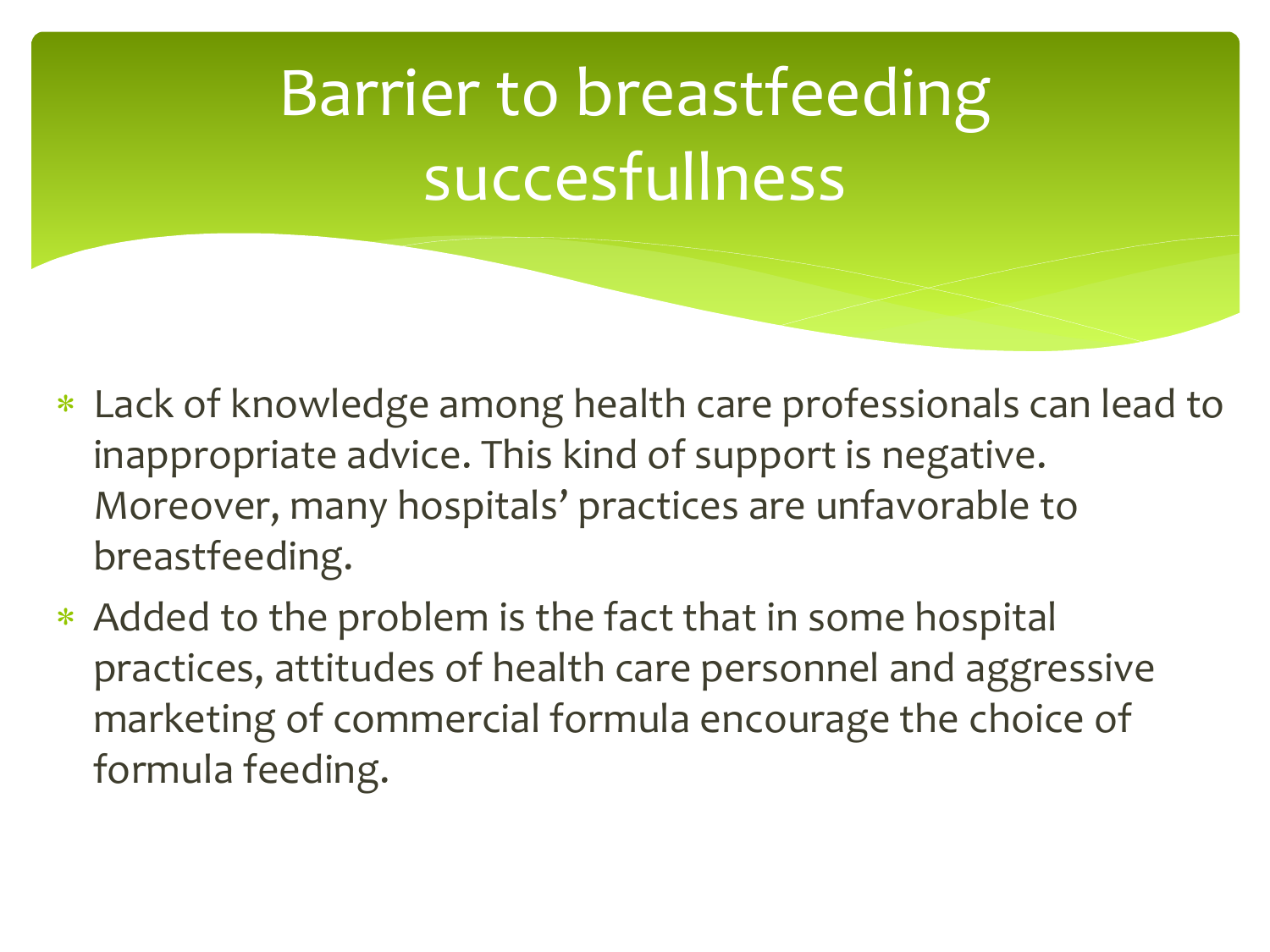- The infant feeding decision is complex and involves the influence of psychological, social, and economic factors, and health care system.
- education and social support as the key factors in the promotion of breastfeeding.
- Due to lack of knowledge, sociocultural, economic, and personal reasons, women may choose to bottle-feed completely. Those who do intend to breastfeed may supplement too early with formula, thus undermining the establishment of lactation, or have potentially remediable problems that lead to premature discontinuation of breastfeeding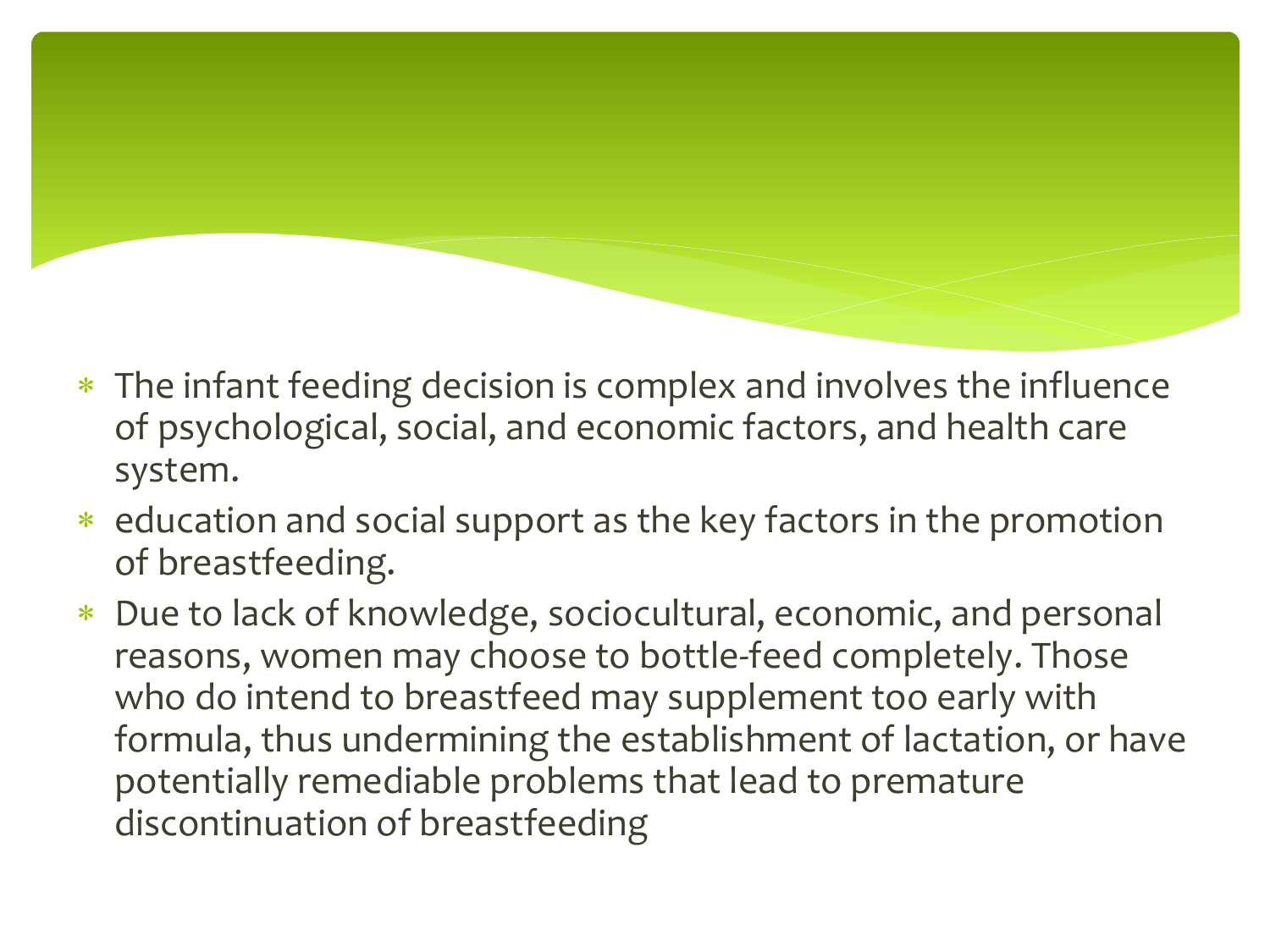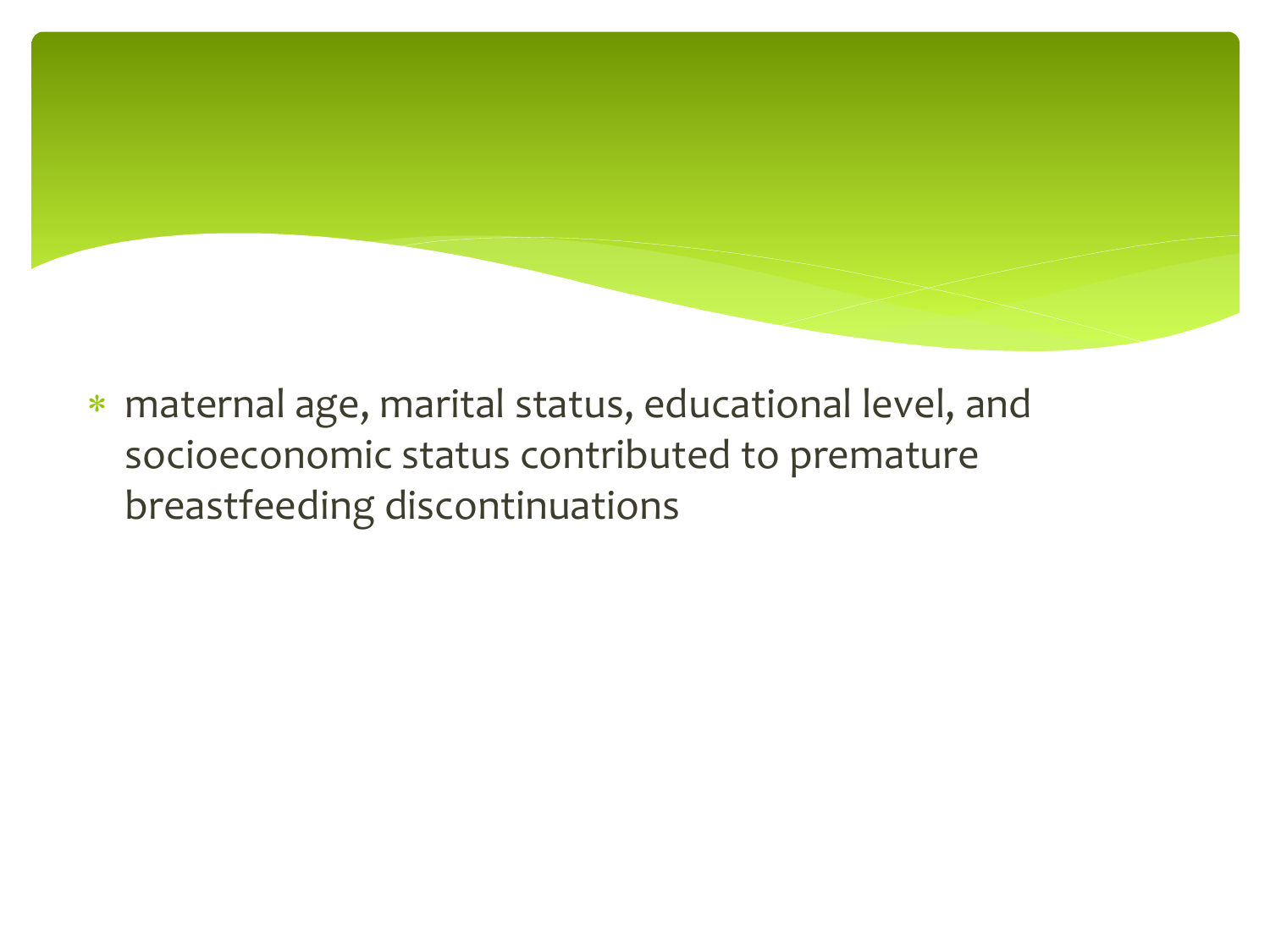#### Strategy to promote breastfeeding

- A mother support group (MSG) program has been conducted as a pilot project to promote breastfeeding, especially exclusive breastfeeding in Indonesia.
- The program is based on community empowerment.
- In the MSG, mothers can share about breastfeeding and other health problems. Eligibility is the main principle in this program, so they will feel free to speak and share each other.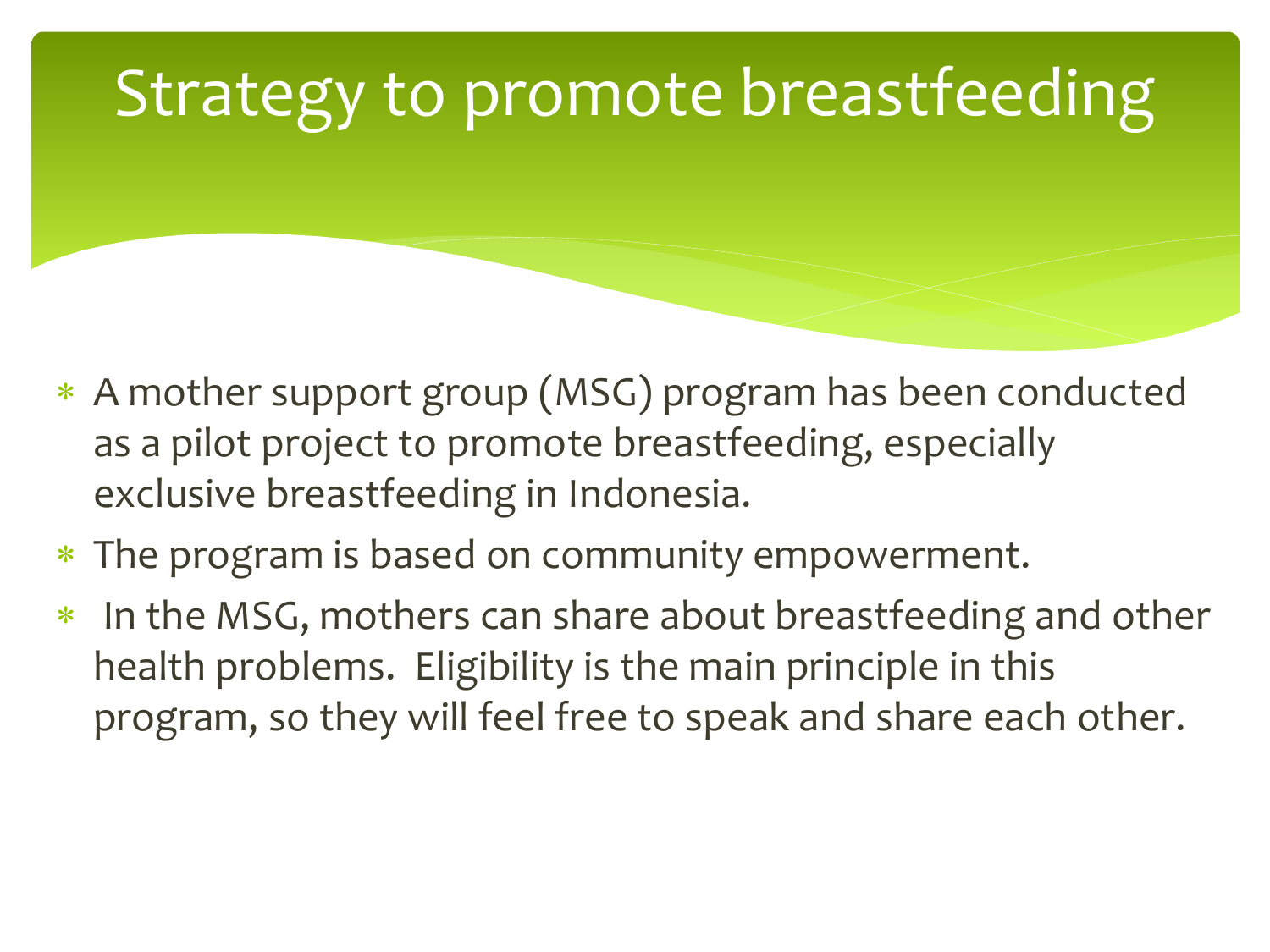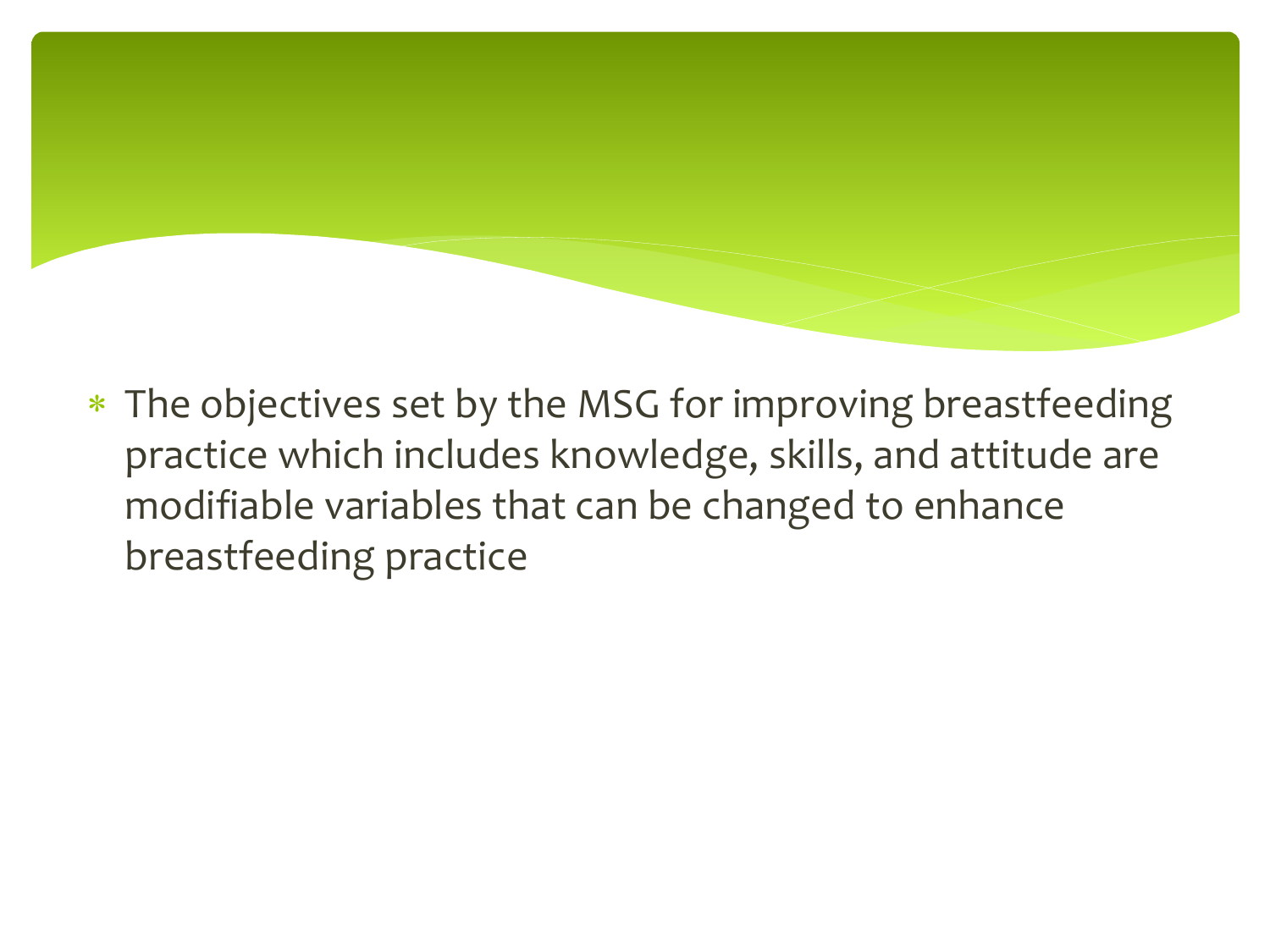#### Enhancing Social support

Social support can be provided by many types of people, both in one's informal network, such as family, friends; and in more formal helping network for example, health care professionals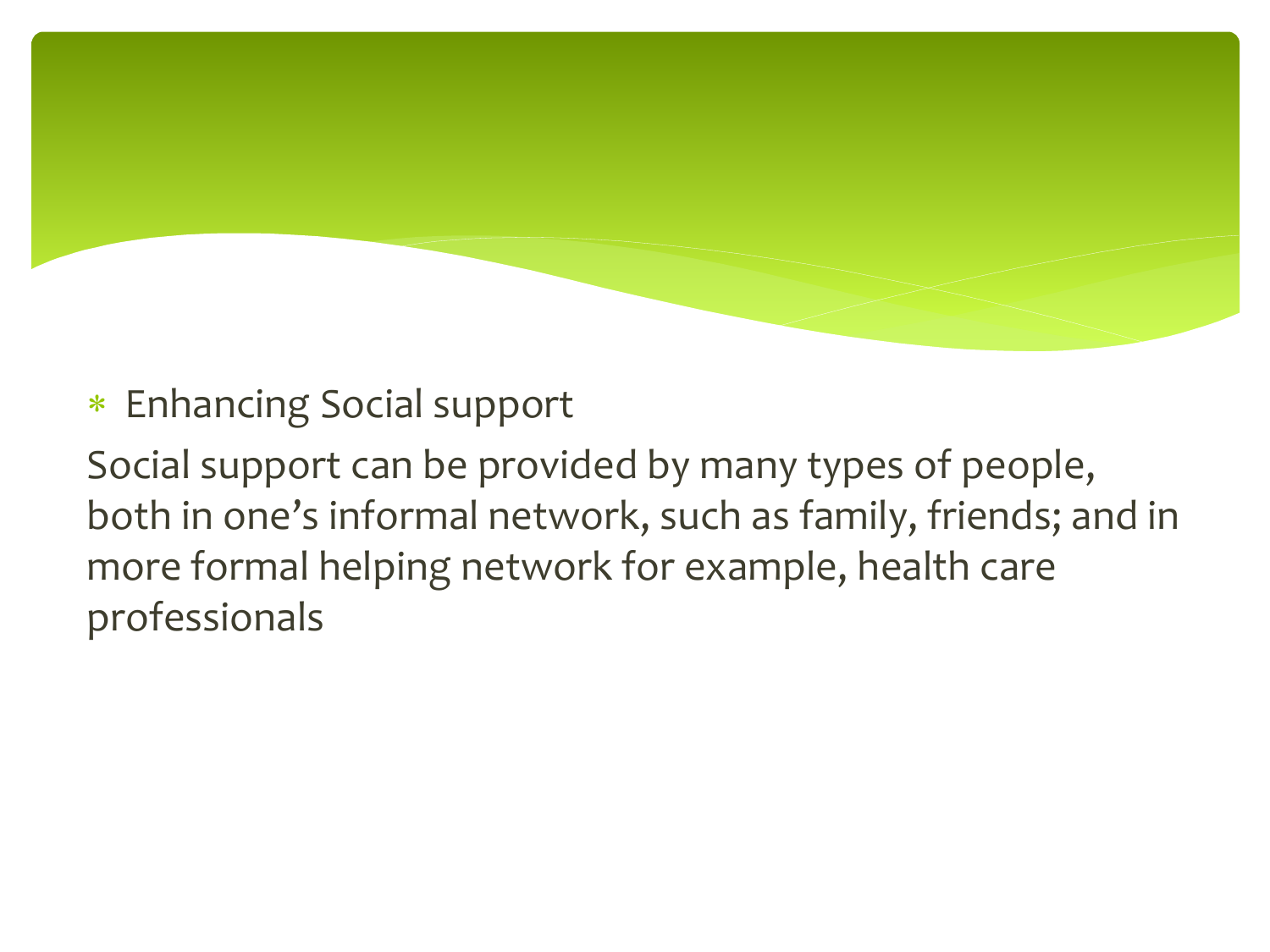- Law and regulation supporting breastfeeding *[PP No. 33 tahun 2012 tentang Pemberian ASI Ekslusif](https://www.google.com/url?sa=t&rct=j&q=&esrc=s&source=web&cd=6&cad=rja&uact=8&ved=0ahUKEwitscrjgO3WAhUHHZQKHeBUCCkQFghVMAU&url=http://pergizi.org/images/stories/downloads/PP/pp 33 2012 ttg pemberian asi ekslusif.pdf&usg=AOvVaw2swbCC6X-f6yS1jeaJRjZR)*
- Improving mother regarding knowledge, attitude and selfefficay toward breastfeedng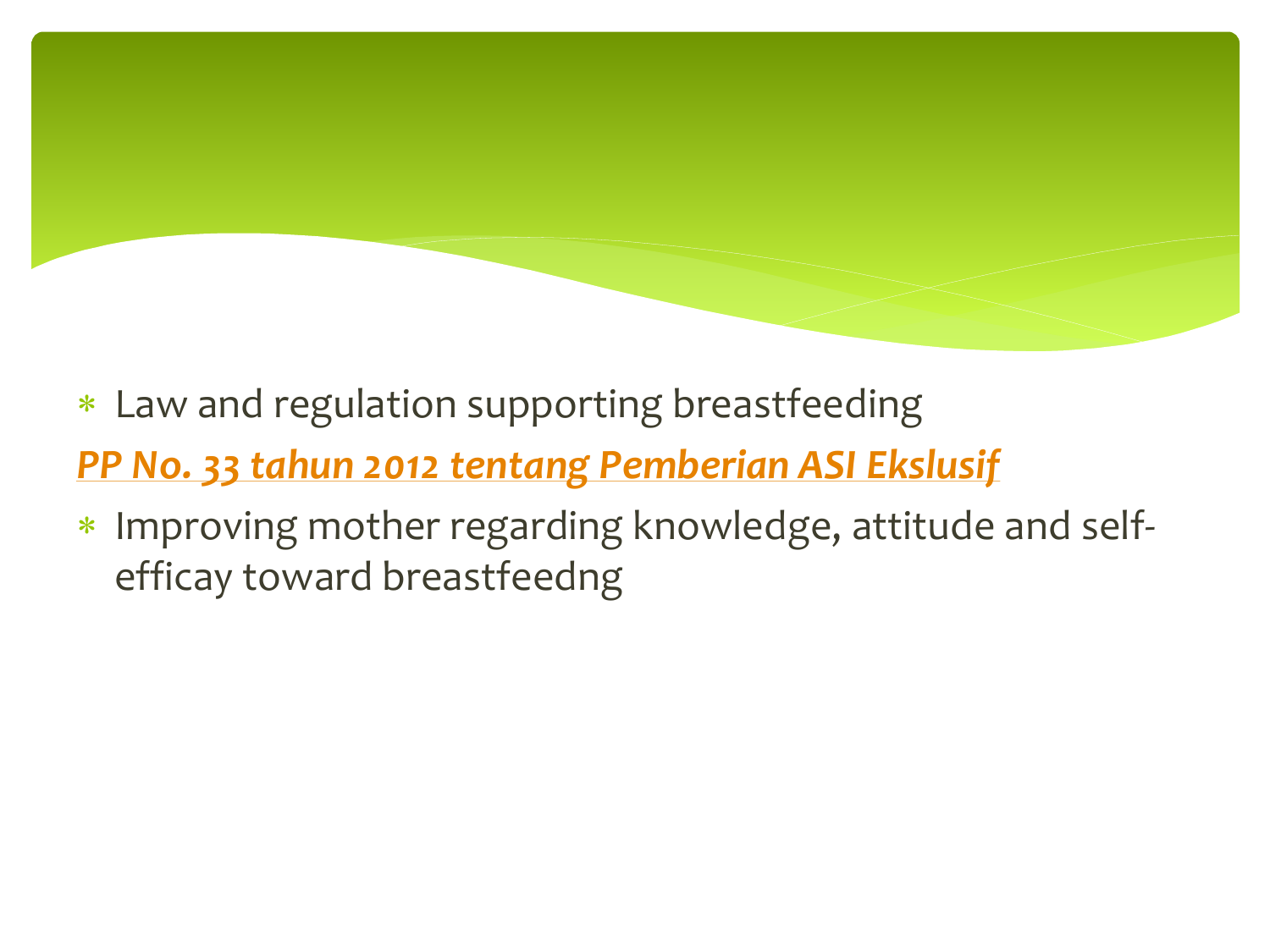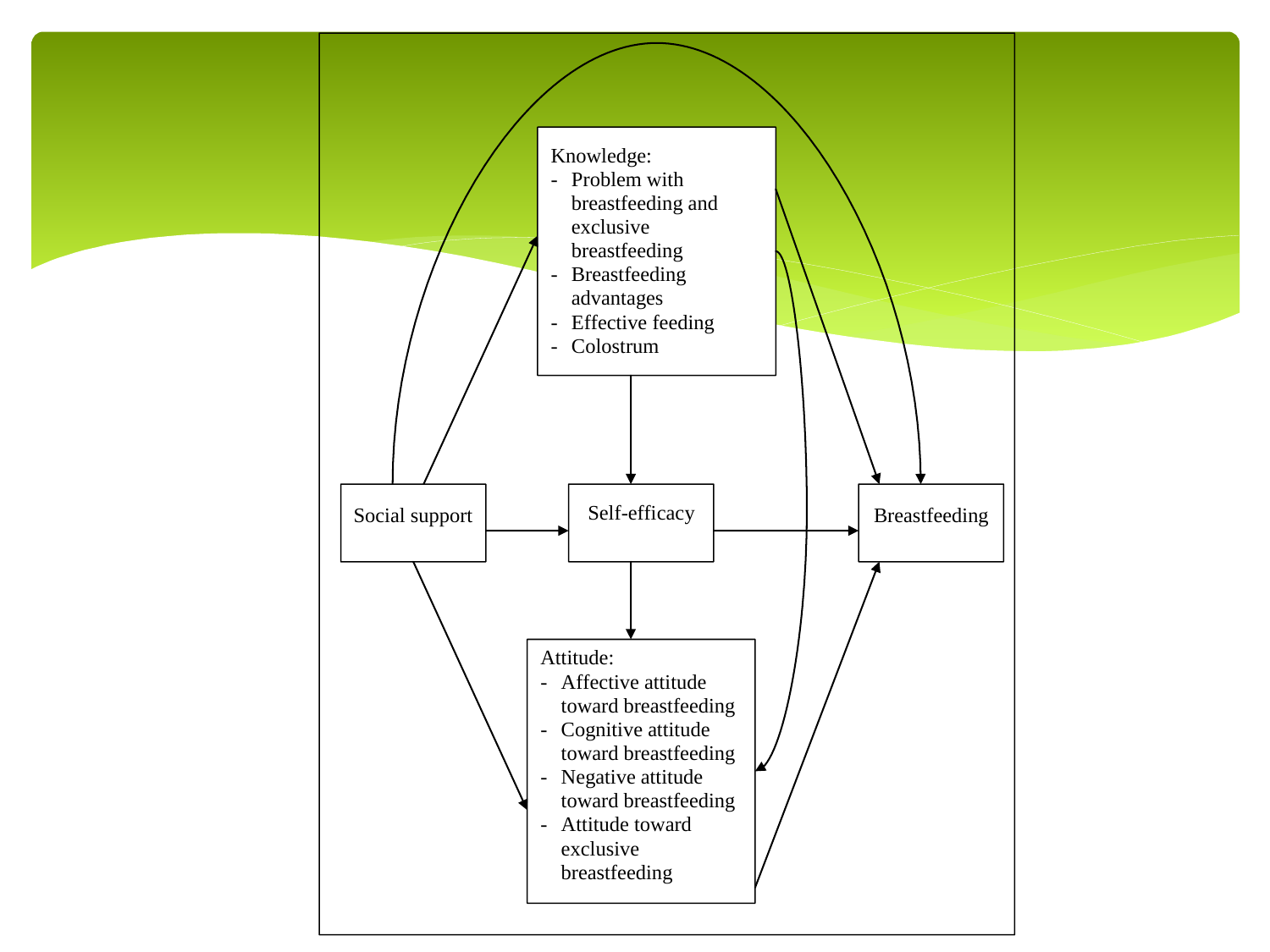# Challange and what's next?

- \* Some homework for us to promote breastfeeding
- Multisectoral, never ending journey
- \* Never give up, be spirit
- Bismillah